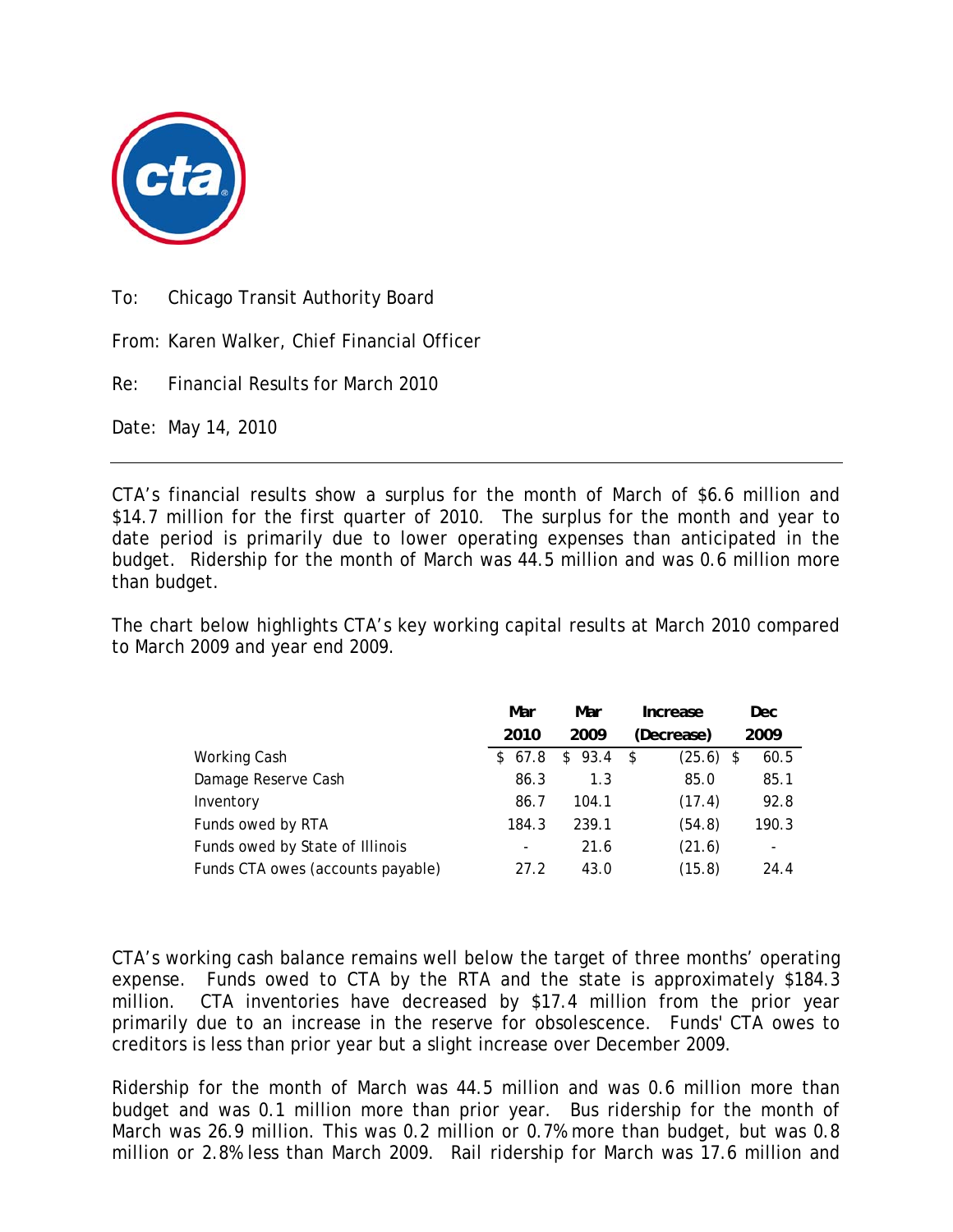was 0.4 million or 2.6% more than budget and was 0.9 million or 5.2% more than March 2009.

Ridership for the first quarter of 2010 was below budget by 1.8 million or 1.4% due to lower bus and rail ridership. Bus ridership was 1.3 million lower and rail was 0.5 million lower. Compared to the prior year, ridership was 0.3 million lower or 0.2%. Bus ridership was down 1.7 million, while rail ridership was 1.4 million higher. The lower bus ridership reflects the service cuts implemented in February that primarily affected bus passengers.

Public Funding Required for Operations for the month and the year was \$58.6 million and \$169.6 million, respectively and was favorable to budget by \$6.6 million and \$14.7 million, respectively.

Recovery Ratio, which measures the percentage of operating expenses CTA funds from internally generated revenues, was 52.42% for the month and 53.0% for the year. This was favorable to budget by 2.65 percentage points for the month and 0.75 percentage points for the year to date.

Operating Expenses for the month and year equaled \$104.2 million and \$303.2 million, respectively. For the current month, operating expenses were \$7.2 million or 6.4% less than budget. All expense categories were less than or equal to budget, except power. For the year to date period, operating expenses were \$23.2 million or 7.1% lower than budget. All categories of expense were favorable to budget, except power.

Labor Expense was \$72.5 million for the month of March and was \$3.0 million less than budget due to vacancies, lower overtime and higher charges to capital jobs. Labor expense for the first quarter of 2010 equaled \$209.8 million and was favorable to budget by \$8.1 million.

Material Expense was \$6.9 million for the month and was under budget by \$0.6 million or 7.8%. Material expense for the first quarter of 2010 equaled \$19.6 million and was favorable to budget by \$3.8 million. The lower material expense is due to the reduction in the bus fleet with scraping of the 19 year old buses, lower material usage for rail cars and lower fare card material.

Fuel for Revenue Equipment was \$4.3 million for the month and was \$0.9 million less than budget and was \$3.1 million less than budget for the first quarter of 2010. Compared to the prior year to date, fuel is 10.7 million less than 2009 due to favorable results from the fuel hedge program. The average price paid in March was \$2.61 per gallon and was under the budget price of \$3.25 per gallon.

Electric Power for Revenue Equipment was \$3.2 million for the month and \$9.5 million for the year. Power expense was \$0.2 million more than budget for the month and year to date.